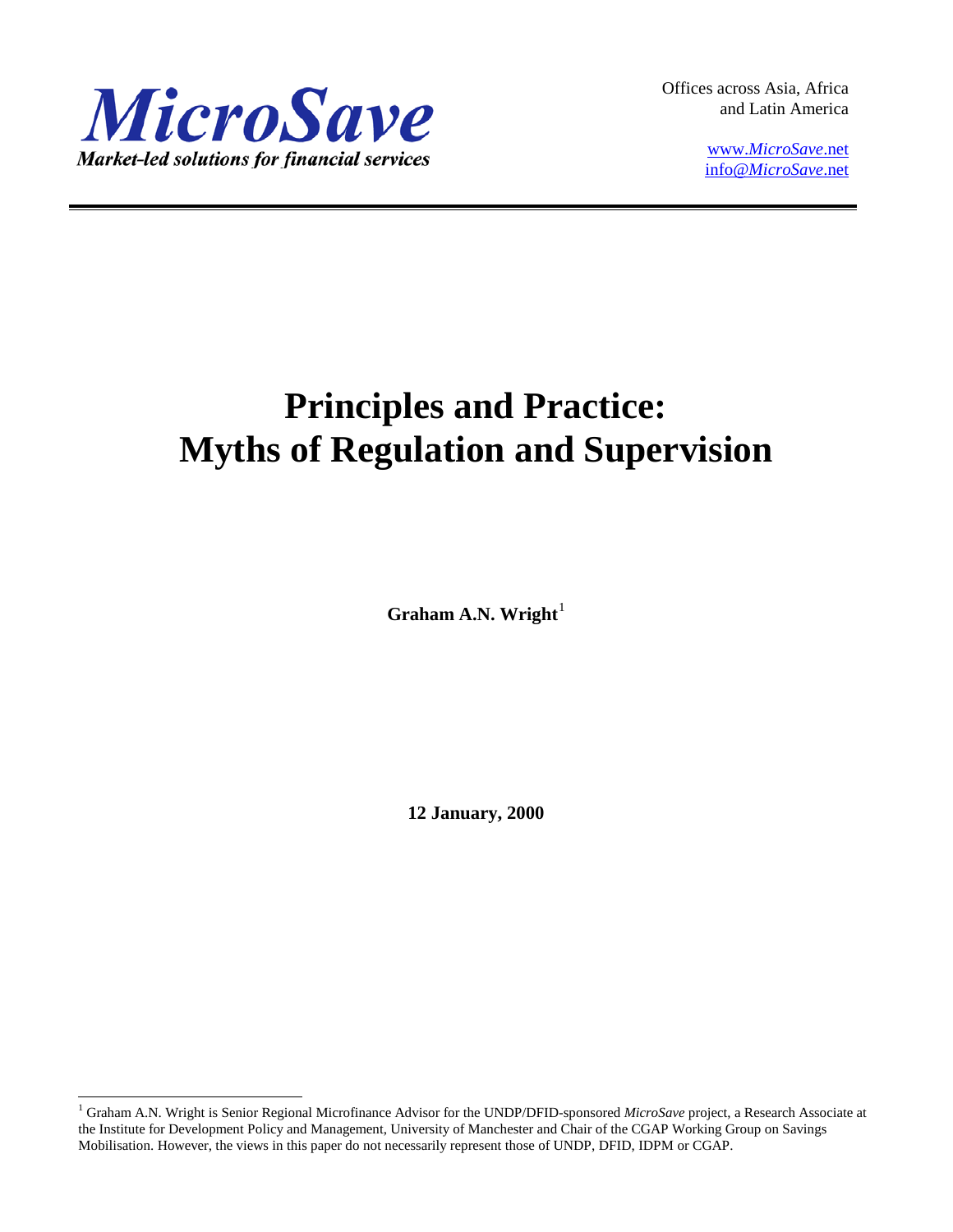#### Graham A.N. Wright

"The primary reason for … covering microdebt institutions with regulation and supervision is to allow them to mobilize deposits. Now I'm all in favour of expanding the opportunities for more poor people to increase deposits, but I continue to be uneasy about an industry that is dominated by altruistic motives getting into deposit-taking. ... Allowing many NGOs to start mobilizing deposits may delay the collapse of many of these organisations, but it will also augment the costs of the ultimate collapse, especially the costs imposed on poor depositors" (Dale Adams on the on-line *DevFin* Discussion Group at Ohio State University 1998).

#### **Introduction**

Increasing numbers of MicroFinance Institutions (MFIs) are seeking to offer savings services – both in response to demands from their clients and also as part of their strategy to raise capital for on-lending. This phenomenon has lead to expressions of concern amongst central bankers, microfinance gurus and donor organisations. The result has been an attempt to regulate and supervise MFIs within a traditional central bank-driven framework – an approach that overlooks several key issues including:

- the inadequate capacity, capability and indeed (as often as not) interest of central bankers to supervise MFIs;
- the remarkable diversity of institutional types, capacities and environmental settings of MFIs;
- the relative risks faced by poor people having to save in the informal sector; and
- the possibility of alternative, less conventional, approaches towards protecting poor people's savings.

In the first section, the paper seeks to define some of the terms associated with regulation and supervision before examining the more conventional approaches to trying to regulate and supervise the MicroFinance industry. The paper then mores on to examine the options for regulation and supervision. The second section outlines the theoretical framework within which regulation and supervision has traditionally been conceptualised. The third section examines the short-comings of conventional approaches to regulation and supervision and looks at what happens when theory collides with practice. The fourth section looks at some of the alternatives that have been proposed by MicroFinance specialists thinking beyond the conventional approaches, and why these approaches are important for poor people all over the world. The paper concludes with a personal view on how different types of MFIs might be supervised.

## **Definition of Terms**

"*Prudential financial regulation* refers to the set of general principles or legal rules that aim to contribute to the stable and efficient performance of financial institutions and markets. These rules represent constraints placed on the actions of financial intermediaries to ensure the safety and soundness of the system" (Chaves and Gonzalez-Vega, 1994).

Thus financial regulation should serve macroeconomic goals by ensuring the solvency and financial soundness of all financial institutions. In addition regulation should provide the client (in particular those making deposits) protection against excessive risks that may arise from failure, fraud, or opportunistic behaviour on the part of the financial service institution. Finally, regulation should also promote efficient performance of financial intermediaries and competitive markets.

"*Financial intermediary supervision* consists of the examination and monitoring mechanisms through which authorities verify compliance with and enforce either financial repression or prudential financial regulation. Supervision includes the specific procedures adopted in order to determine the risks faced by an intermediary and to review regulatory compliance" (Chaves and Gonzalez-Vega, 1994).

1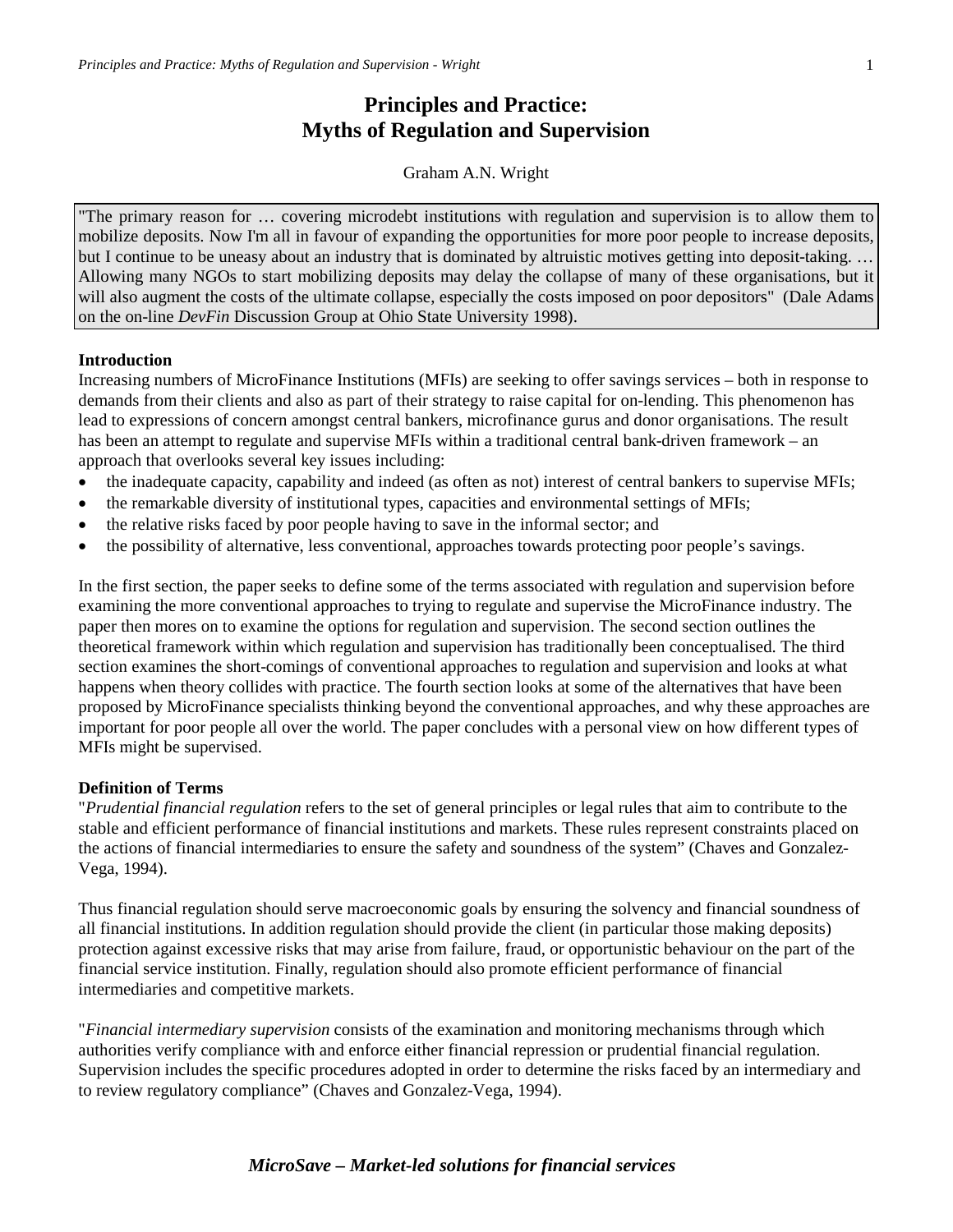Financial intermediaries could put deposits at risk by, for example, investing in excessively risky loans at high interest rates. Savings deposits usually offer fixed interest rates, and so the owners of the financial institution would benefit and take the profits if the risky loans turn out well, but have only a limited exposure to the potential losses from the risky loans. The institution would simply go bankrupt and the owners would be able to walk away from the losses. This is referred to as *moral hazard.* Moral hazard is the incentive for someone who holds an asset belonging to another person to risk the value of that asset because the person holding the asset does not bear the full consequence of any loss.

In the case of MFIs, particularly those where neither the Executive Committees nor the Board of Directors have any substantial investment in the institution, there is clear moral hazard. In the event of poor repayment rates, it is the savings of the depositors (be they compulsory and locked-in or voluntary open-access) that are at risk. Indeed arguably, the risk to depositor's savings is greater when they do not have access to withdraw those savings when they perceive that they are at risk.

#### **Options for Regulation and Supervision – The Theoretical Framework**

External regulation is but one of several important elements to create well-managed and permanent financial institutions. Elements of "self-regulation" are probably even more important as they are permanently imbedded within the institution's systems. Supervision should be undertaken by several different parties representing the interests of either shareholders, management, or the clients.

Typically the main instruments of regulation and supervision are:

- 1. The *Executive Committee/Board of Trustees* (or in the case of publicly owned institutions, the Annual General Meeting) which meet to review the progress of the institution and its strategic planning;
- 2. The *Board of Directors* that establishes good business, financial, and risk management policies and procedures, and holds management accountable for the effective implementation of those policies;
- 3. The *internal controls and internal audit* department which operate to ensure that policies and procedures are implemented promptly and effectively;
- 4. *External auditors* who are knowledgeable and competent in MicroFinance as an objective check on institution's policies, procedures and systems of control and audit to protect against fraud and mismanagement; and
- 5. *External supervision* by a central bank or its agent to ensure that management does not misuse its power to use depositors' funds for its benefit and maintains industry standards (usually in terms of "CAMEL", **C**apital adequacy, **A**sset quality, **M**anagement capability/systems, **E**arnings ratios and **L**iquidity).

In this context, Carpenter (1997), in her case study of Bangladesh, laid out the options for regulation:

"Designing an appropriate regulatory framework requires consideration of several factors; the financial condition and structure of local micro-finance institutions; their roles within the financial services industry; and the capacity of the regulating entities to administer external regulation and supervision effectively.

With those factors in mind, the five main options for regulation include:

- 1. **No external regulation**: This is the current environment for most MFIs (and effectively for the Grameen Bank) and it has produced an innovative and strong micro credit industry in Bangladesh. However, some regulatory oversight is needed now that MFIs are putting member's savings at greater risk.
- 2. **Self -regulation**: This would require individual MFIs to strengthen their institutions and share financial information on a consistent basis. For an MFI to regulate itself, it requires three elements: 1) an independent board with the technical expertise and authority to hold management accountable; 2) well-formulated and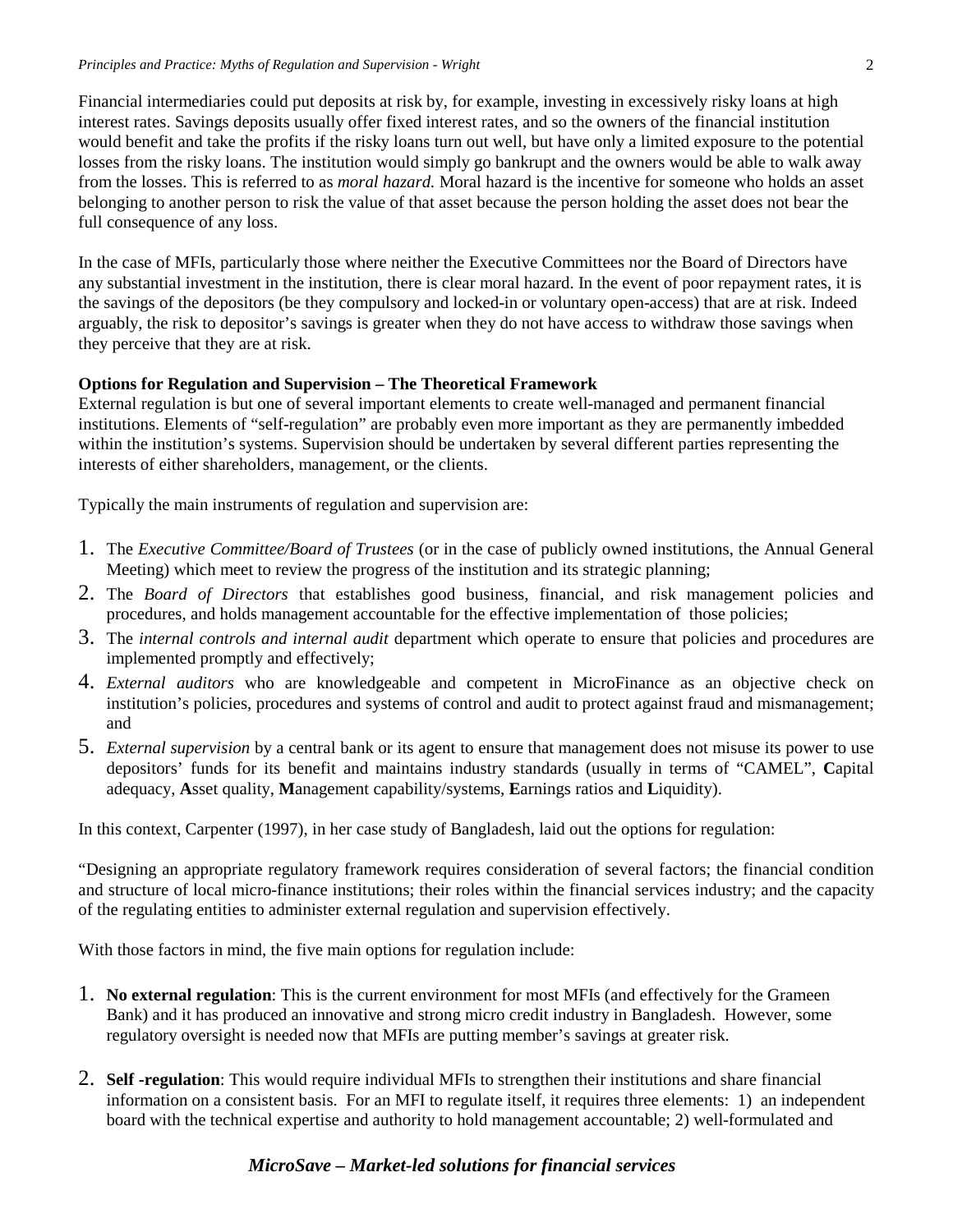properly implemented internal control and risk management policies; and 3) high quality auditors who are educated about micro finance. Self-regulation is only possible if these three elements are combined with transparent disclosure.

- 3. **Hybrid approach of part self-regulation, part supervision by a third party**: Under this blended approach, MFIs would be held responsible for meeting higher standards of financial reporting and performance analysis, and the regulatory authorities would contract to a third party to monitor their compliance with those standards. For example, to ensure consistently presented financial information, the regulating entity could contact with an accounting or consulting firm to conduct routine financial audits of MFIs, including standardised financial presentation and ratio and trend analysis. Full disclosure would allow investors and depositors to make rational choices, however this presumes that they have choices of financial services providers.
- 4. **Regulation through the existing legal and regulatory framework**: MFIs could apply for a standard banking license if they met all requirements for a commercial bank, such as BRAC has now done. To date, the Bangladesh Bank has resisted granting bank charters to MFIs. Since some development financial institutions in other countries have thrived under the regulatory oversight imposed by commercial bank status, this option should be given greater consideration.
- 5. **Regulation through MFI-specific regulation**: Some countries have created a distinct legal status and regulation for non-bank MFIs, such as Bolivia and Peru … In some cases, these institutions are supervised through a separate unit within the central bank or delegated supervisory authority. In Bangladesh, this mechanism was used to create the Grameen Bank charter, but the central bank does not currently plan to use this approach again.

In general, the greater the financial risk and the more money at risk by depositors, the more important external regulations becomes to avoid what economists call "moral hazard" by management and owners. This suggests the need for separate tiers of regulation and supervision based on quantitative measures."

## **A Conventional Option: A Liability-Based Continuum of Mandatory Regulation**

Van Greuning et al. (1998) of the World Bank's Financial Sector Development Department use an analysis of MFIs' liabilities to highlight distinguishing features of different types of MFIs and focus on risk-taking activities that need to be managed and regulated. A continuum of MFIs, these experts argue, can be classified into three categories. The authors propose thresholds of financial intermediation activities that would trigger a requirement for an MFI to satisfy external or mandatory regulatory guidelines.

- 1. MFIs that depend on other people's money (donor grants, small scale compulsory savings as loan collateral) to be self-regulated; and those that depend on other people's money (commercial paper and large certificates of deposit) to be regulated by Companies' Registry Agency, Bank Supervisory Authority or Securities and Exchange Agency.
- 2. MFIs that depend on (common bond) members' money to be regulated by the Cooperatives' Authority or Bank Supervisory Authority.
- 3. MFIs that leverage the public's money (savings deposits) to be regulated by Bank Supervisory Authority.

The authors argue that the regulatory environments in most countries need to be changed to transform their fragmented financial markets into cohesive continuums thus making it easier for MFIs to pursue a process of progressive institutional transformation.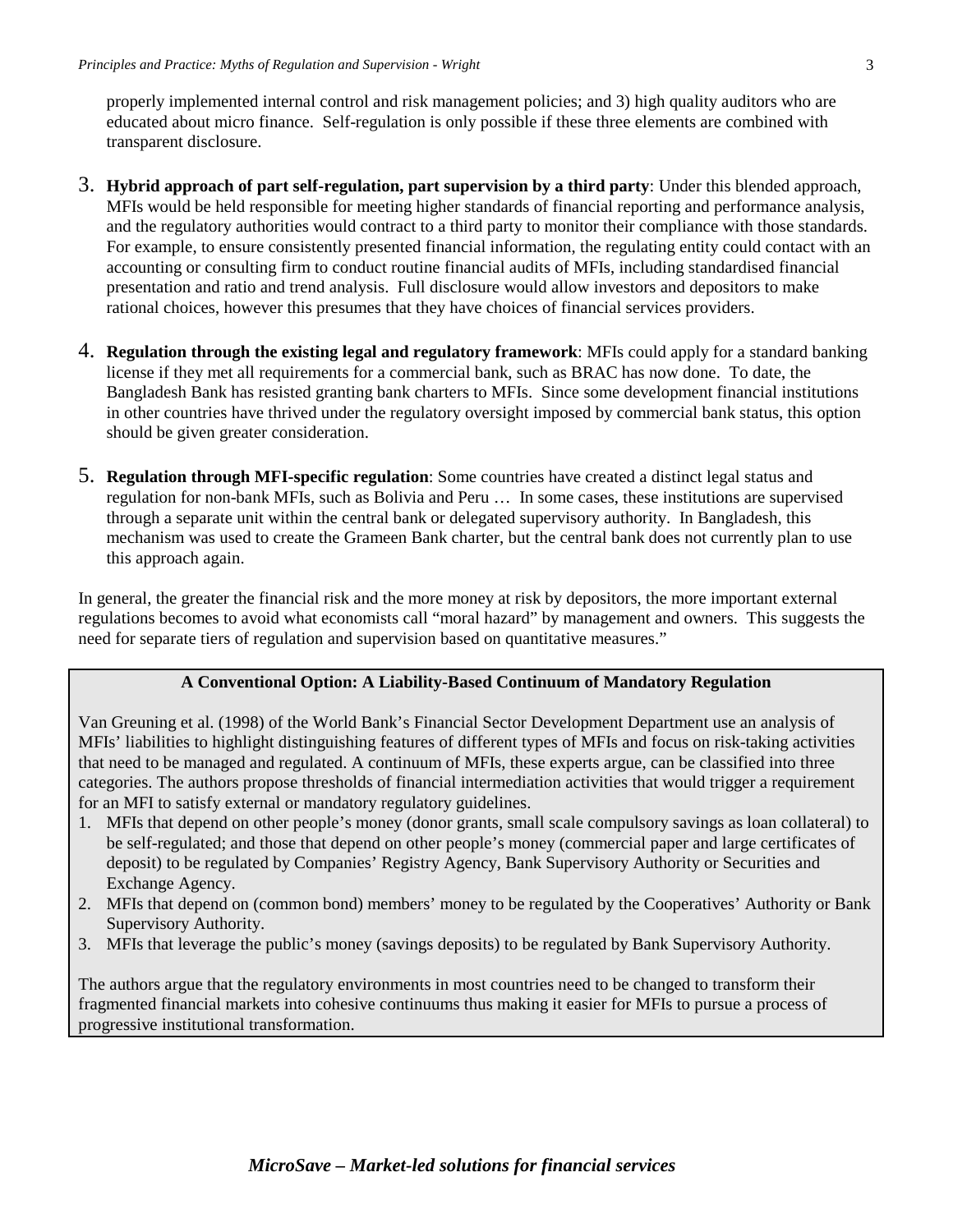#### **The Problems with the Theoretical Framework …**

"Enhanced prudential regulation and supervision must accompany deposit mobilization. It is irresponsible to encourage individuals – especially those who are poor – to deposit savings in institutions without outside surveillance. Thieves everywhere are attracted to piles of money, especially in financial institutions.

In most low-income countries the capacity of the authority in charge of bank supervision and regulation is often limited. I remember visiting one central bank that was responsible for supervising commercial banks. The office in charge was undermanned and the employees poorly trained. To make matters worse, the central bank had been unable to reconcile its own books and publish an audited annual report for several years." Dale Adams, 1998.

Increasingly MicroFinance Institutions (MFIs) have come to recognise the need to provide savings services – both as a much valued service to their clients, and as a long-term source of capital that is more dependable (if a little more costly) than donor grants. In recognition of this significant shift from microcredit to microfinance, donors, microfinance gurus and increasingly central banks are expending a great deal of time and energy trying to dream up systems of regulation and supervision that will protect depositors' savings while allowing MFIs to take (and intermediate) deposits.

While recognising the need for some basic rules designed to maximise the security of deposits, on the face of it, it appears to be naively optimistic to think that a system of central bank regulation and supervision will *de facto* secure poor people's deposits<sup>[2](#page-4-0)</sup>. In developing countries, central banks often struggle to regulate and supervise the urban-based commercial banking sector. In Kenya, Tanzania and Uganda, for example, the central banks each have typically little more than two dozen formal sector commercial banks to supervise, and despite this apparently limited task, there has been a series of bank collapses, often due to corrupt practices or mismanagement. The record in the developed world is marginally better, but hardly the model of security. The Bank of Credit for Commerce and Industry collapsed despite being under the strict regulations and supervision of the Bank of England, the Japanese banking sector is currently in turmoil despite the best efforts of the central bank, and few need reminding of the Savings and Loan scandal in the USA. This latter case is particularly instructive since the Savings and Loan institutions were subject to central bank regulation and supervision in one of the world's most technologically developed societies with one of the most sophisticated and comprehensive regulation and supervision systems, backed in turn by first class auditing companies. Some claim that the Savings and Loan scandal occurred because the savers' deposits were guaranteed by the government, and thus the owners of the Savings and Loan institutions were less-risk averse and more willing to take on high-risk and high return investments – a case study in moral hazard<sup>[3](#page-4-1)</sup>. And one that cost each and every US tax payer about \$2,000.

Despite this sub-optimal record, the donors and developed country-based microfinance gurus seem intent on developing central bank-driven systems of regulation and supervision. It is ironic to think that central banks struggling to supervise a handful of commercial banks should be expected to supervise dozens of small-scale MFIs. One cannot help but worry that the central banks, lacking the resources and capability to supervise the formal commercial banking sector, might be stretched beyond reasonable limits if required to supervise large numbers of MFIs running a business for which central bankers usually have scant regard, and of which they have less understanding. But conversations with many central bankers reveal that they view it as their sacred mandate to protect depositors and avoid systemic risk  $\ldots$  and so they believe, the central bank must be involved<sup>[4](#page-4-2)</sup>.

<span id="page-4-0"></span><sup>&</sup>lt;sup>2</sup> Realistically, only an effective, fully functional deposit guarantee scheme can do this – and many central bankers seem unwilling to offer this facility to microfinance clients even when they propose to supervise the MFIs that serve them.

<span id="page-4-1"></span> $3$  Bert Ely, a US-based banking consultant, notes that it is moral hazard and information problems that make it impossible for government regulators to price deposit insurance efficiently (J.D. Von Pishke- personal commu

<span id="page-4-2"></span><sup>&</sup>lt;sup>4</sup> Given the relatively small size of MFIs in most countries in the world, the concerns about systemic risk seem strangely surreal. At present, such concerns are probably only remotely realistic and rational in Bangladesh, Indonesia, one or two Latin American countries and possibly a few countries in West Africa.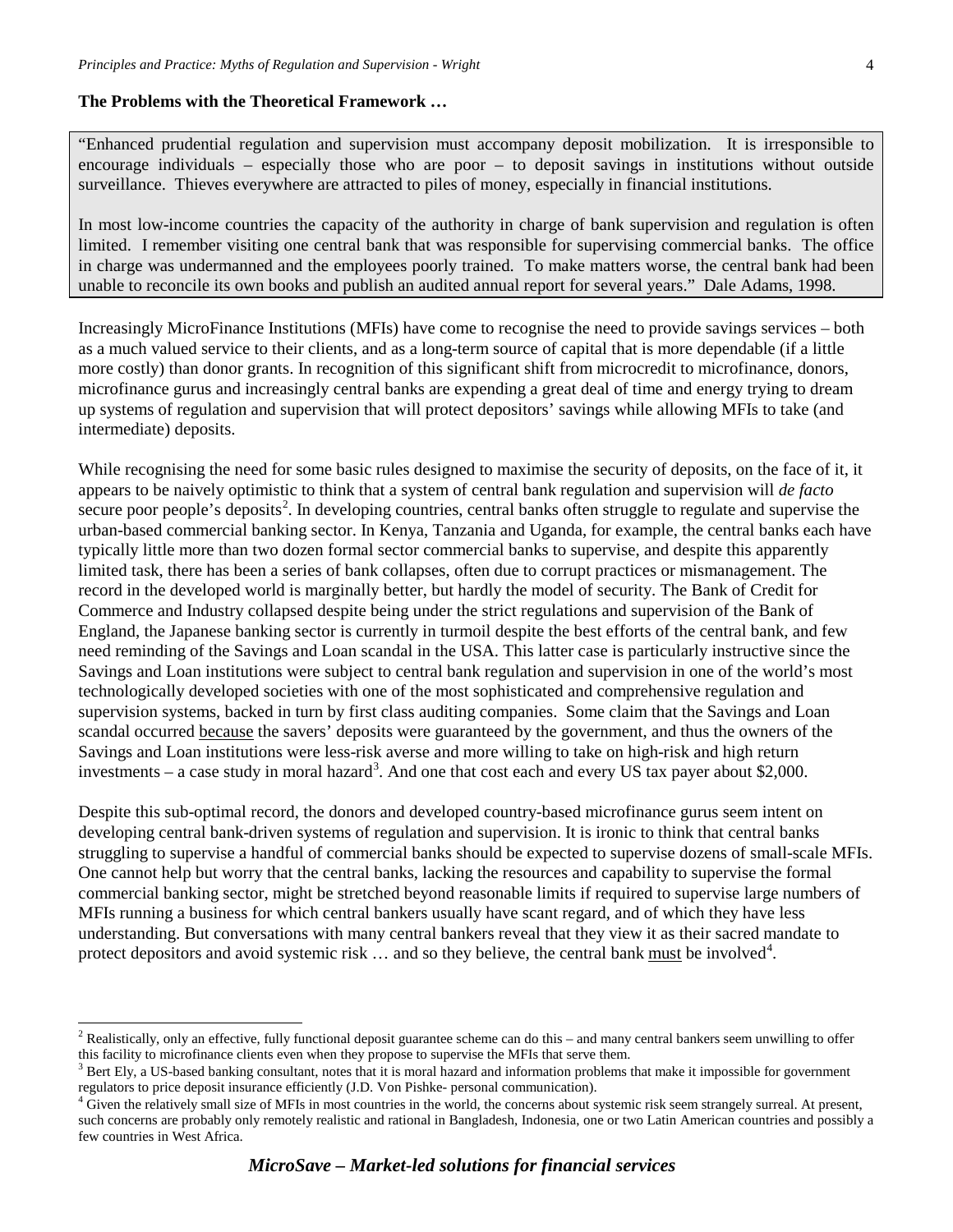#### **Bangladesh Bank: A Notable Exception**

The central bank in Bangladesh is an important and illuminating exception to central bankers' entrenched obsession with regulating and supervising all financial institutions. The Bangladesh Bank has the vision and understanding to be extremely reticent about getting into regulation/supervision of the MFIs. The Bangladesh Bank has recognised three important issues that prohibit it (and indeed most) central banks from getting involved in the regulation/supervision of MFIs:

- 1. the poor state of the formal financial sector and the role the Bangladesh Bank is playing in the reform process leave little institutional capacity free to support this rapidly growing sector;
- 2. microfinance is radically different to the financial sector which Bangladesh Bank supervises and would require considerable resources to devise a supervisory framework; and
- 3. the sheer size of the microfinance sector in terms of number of institutions poses logistical problems for supervision.

In short, the Bangladesh Bank wants to focus on its central mandate and strengthening the formal financial sector – no small task.

Donors, defensive and risk averse by nature, would hate to be associated with poor people losing their savings, and therefore seek the most conservative approach – usually some form of government deposit guarantee which in turn "necessitates" central bank regulation and supervision. For some strange reason the gurus of microfinance have chosen to support this in this approach<sup>[5](#page-5-0)</sup>. One cannot believe that the fact that they are (generally) based in developed countries blinds them to the short-comings of developing countries' central banks, and even if it did, the history of supervision by central banks in their own countries scarcely inspires confidence.

The result of the coalition of control-concerned central bankers, risk-averse donors and sophisticated-system gurus has been a strange paralysis ... for few, if any, central banks have been able to develop appropriate regulations and systems of supervision – they remain a dream<sup>[6](#page-5-1)</sup>. Endless research has been conducted, study-tours and participatory workshops have been held and earnest papers have been produced, but progress has been limited. And the poor have been left hanging, waiting for the day when they might be allowed to access to formalised savings services.

But it is time to recognise that central bank regulation and supervision systems are only attempts at oversight of the issues at the core of deposit-security: ownership, governance and management. Perhaps we should seek to define a regulatory framework that sets very basic requirements in terms of capital adequacy, asset quality, management systems, earnings and liquidity (CAMEL). If these basic standards are met, and the MFI has a clear ownership and effective governance structure, it should be entitled to offer savings services to its clients – without the backing of a deposit guarantee scheme or the supervision of central banks.

<span id="page-5-0"></span><sup>&</sup>lt;sup>5</sup> Although, fortunately, this is now beginning to change – see for example "The Rush to Regulate: Legal Frameworks for Microfinance" (Christen and Rosenberg, 1999).

<span id="page-5-1"></span><sup>6</sup> One that in some cases become a nightmare. One African central bank is poised to pass a Policy Statement that may well close all rural finance institutions in the country and thus deny formal/semi-formal financial services to the vast majority of people. The final draft of the Policy Statement insists that 1) loan insurance funds/compulsory savings should be deemed deposits and therefore that it is not legal for inadequately capitalised MFIs to take them and 2) that any user-owned and managed organisation with over 60 members should not be allowed to take deposits. This is likely to shut 99% of the MFIs operating in the country and to drive the rural finance industry under-ground – out of reach of the very training and technical assistance programmes that might have strengthened the institutions and protected the deposits these institutions are going to take anyway.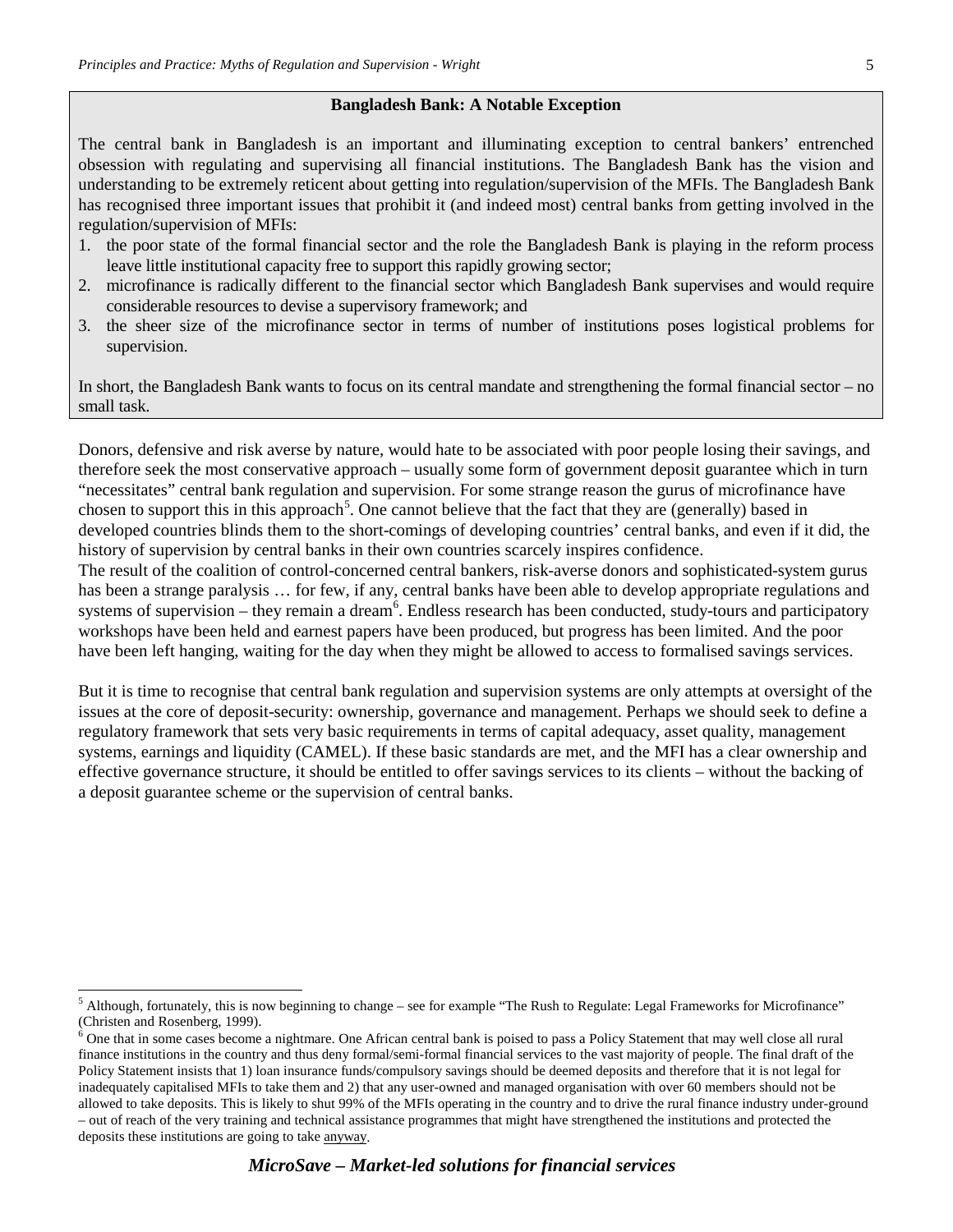## **Ownership and Governance** (from Carpenter, J., 1997)

There are several key components of clear and effective ownership and governance systems.

Involved **outside investors** and a for-profit structure creates an important group of stakeholders: shareholders. This group complements management and staff, the board, and the clients by focusing on the bottom line and the health of their capital investment in the organisation. For NGOs an "equity-equivalent" investment for an NGO might be a long-term subordinated debt instrument with equity-like terms, or other instruments that might attract private investors. The right "investors" will probably bring value to the organisation through access to financial resources, some protection from government interference, and management experience from a like-minded financial institution.

Although NGO-MFIs often have weak boards and dominant executive directors, a strong **Board of Directors**, with appropriate representation of the investors, is a central component of an effective governance system. Boards should identify competent managers, approve strategies and policies for business activities, risk management and internal controls, and should hold management accountable for implementing those policies. Boards should set clear and measurable goals, monitor the progress towards these, and confront weaknesses or short-comings where and when they are detected. Finally, Boards must also be able to regulate themselves, to maintain continuity while ensuring renewal and a constant process of self-evaluation. Boards should focus on the big picture, yet be aware of details so they can identify potential problems. Board members should be drawn primarily from the private sector, including resource people who complement management's skills. By thinking of themselves as the stewards of the MFIs capital, board members can assume greater responsibility to identify organisational development and strategic priorities. Board representation by clients may keep the organisation focused on the end-customer, but those representatives are unlikely to push the MFI to address financial and organisational issues. (See also Rock, Otero and Salzman, 1998 for an excellent discussion of the role of Boards).

A frequent criticism of MFIs is the questionable accuracy or completeness of their financial statements and reporting. Preparing **consistent, transparent and high-quality financial statements**, following generally accepted accounting principles and with transparent recording of transactions among and between subsidiaries will enhance the credibility of MFIs with clients, investors and funders. In support of this and to protect the institution, its assets and the interests of its clients, MFIs should invest in high-quality annual audits from a reputable firm with microfinance experience. While many organizations view audits as an annual review of the numbers and a rubber stamp on accounting practices, a good auditor and accountant can add significant value to MFIs with appropriate performance measures and tracking systems.

It is often argued that outside investors and private ownership will result in improved governance since shareholders with a stake in the long-term survival and profitability of the MFI will make interested, involved and high-quality board members (see for example Hannig and Braun, 999). Similarly, outside investors are credited with insisting on higher quality financial statements, transparency and audits so that they can gauge how the MFI is progressing. These factors taken together, it is argued, will result in increased security of savers' deposits in privately owned MFIs.

Nice theory, but as practice has shown us external investors are no guarantee that savings will be safe ... indeed there are too many examples of unscrupulous external investors and private sector owners performing the opposite function and indulging in insider-lending. Private ownership as a panacea for safeguarding deposits is optimistic and naïve at best … and it may well also be simply impractical.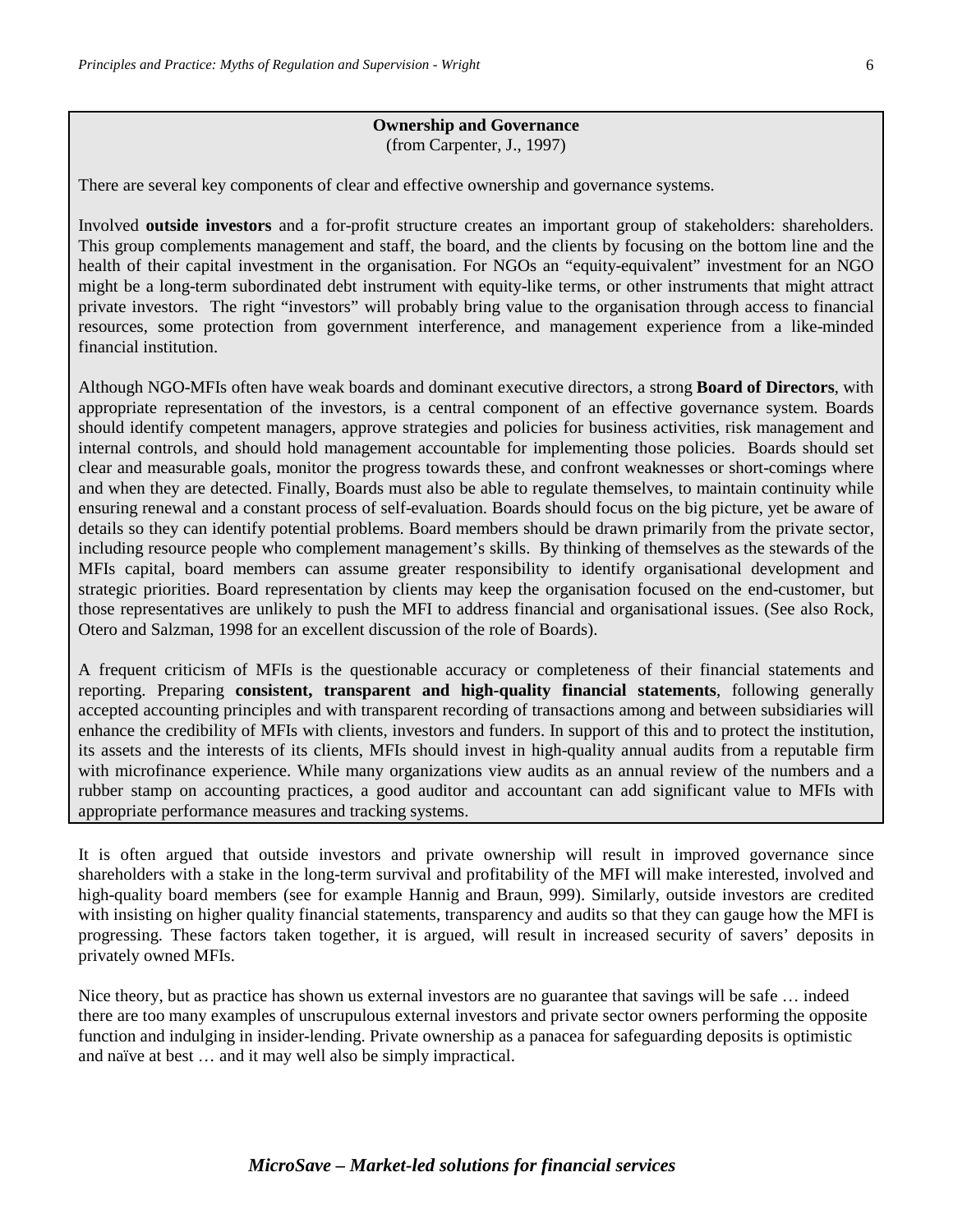# **Private Ownership As A Panacea**

*"The inclusion of private owners with an interest in the performance of a microfinance institution would enhance the internal control significantly" Hannig and Braun (1999).*

There is a clear preference in many central banks, often at the behest of international advisors, for private ownership of MFIs. This, it is believed, will lead to:

- 1. Clarity of ownership (allowing the central bank to decide if the owners are "fit and proper" to run a bank and to seek additional capital from the owners in the event of the failure of the bank); and
- 2. Improved governance and involvement on the Board by private owners and thus strengthened internal controls.

Practitioners have raised several issues in response to these beliefs:

- 1. At present, there may not be adequate interest from potential owners/investors for the majority of MFIs, few of which have yet achieved financial self-sufficiency.
- 2. The investors that are mostly likely to come forward are from developed countries and are often poorly placed to understand the realities of the business in individual developing countries on the basis of a few periodic visits to the countries concerned (if indeed they attend Board meetings at all). In addition, it is also questionable whether the expatriation of ownership is necessarily desirable or indeed can work on an industrywide basis (it is likely that international investors will seek one or two "winners" in each country).
- 3. Attracting international institutional investors may simply defer the issue to a later date: in Latin America, despite the profitability of the MFIs involved, international institutional investors are now struggling with their "exit strategy" and to find local investors to buy their shares.
- 4. Private ownership has not proved a panacea in many developing countries for example in East Africa (as elsewhere) most of the recent collapses of privately owned banks resulted from insider lending.
- 5. NGO owned MFIs have often enjoyed high quality governance examples in East Africa being FINCA (which is rigorously appraised/audited on an on-going basis by its head office) and Uganda Women's Finance Trust (which was greatly assisted in its renaissance by its dedicated local board and assistance from World Women's Banking). In Latin America, ACCION has played a central role in maintaining the quality of its affiliates, including saving FinanSol (when the *Superbancaria* – the supervising authority – had not seen the crisis).
- 6. NGO Board members may have important "intangible" investments in the organisation in particular their reputations.
- 7. NGO MFIs (with no private ownership) are not necessarily intrinsically flawed: two of the largest MFIs in the world, BRAC and ASA (with a total of over 4 million clients) in Bangladesh remain NGOs to this day (although BRAC is now looking to transform into a bank).
- 8. There remains confusion amongst some Central Bankers over the concept of the private ownership of cooperatives in this context … the co-operative ownership system is seen as not as effective in promoting good governance since co-operatives do not usually aim at maximising profits.

# **Seeking the Answers Outside Convention …**

"This leads me to think that perhaps we are placing a bit too much emphasis on the importance of external prudential regulation and supervision when it comes to credit unions. For me, at least, it is far more important to emphasize making these organizations serious businesses first and then later stressing some external regulation. After all, there are millions of unregulated RoSCAs and ASCRAs out there that operate nicely without external regulation" (Dale Adams on the on-line *DevFin* Discussion Group at Ohio State University 1998).

The need, desire and capability of the poor to save is increasingly well documented (e.g. Miracle and Cohen, 1980; Adams and Fitchett, 1992; Steel and Aryeetey, 1994; Rutherford, 1998; Wright et al.,1997; and Rutherford, 1999). The need for MFIs to offer credit and savings services is also well documented (e.g. Robinson, 1994; Otero and Rhyne, 1994; Wright et al. 1997; Hannig and Wisniski, 1999). But the quest for perfect security of deposits prevents these two complimentary needs from meeting and resolving. And so the poor are forced to rely on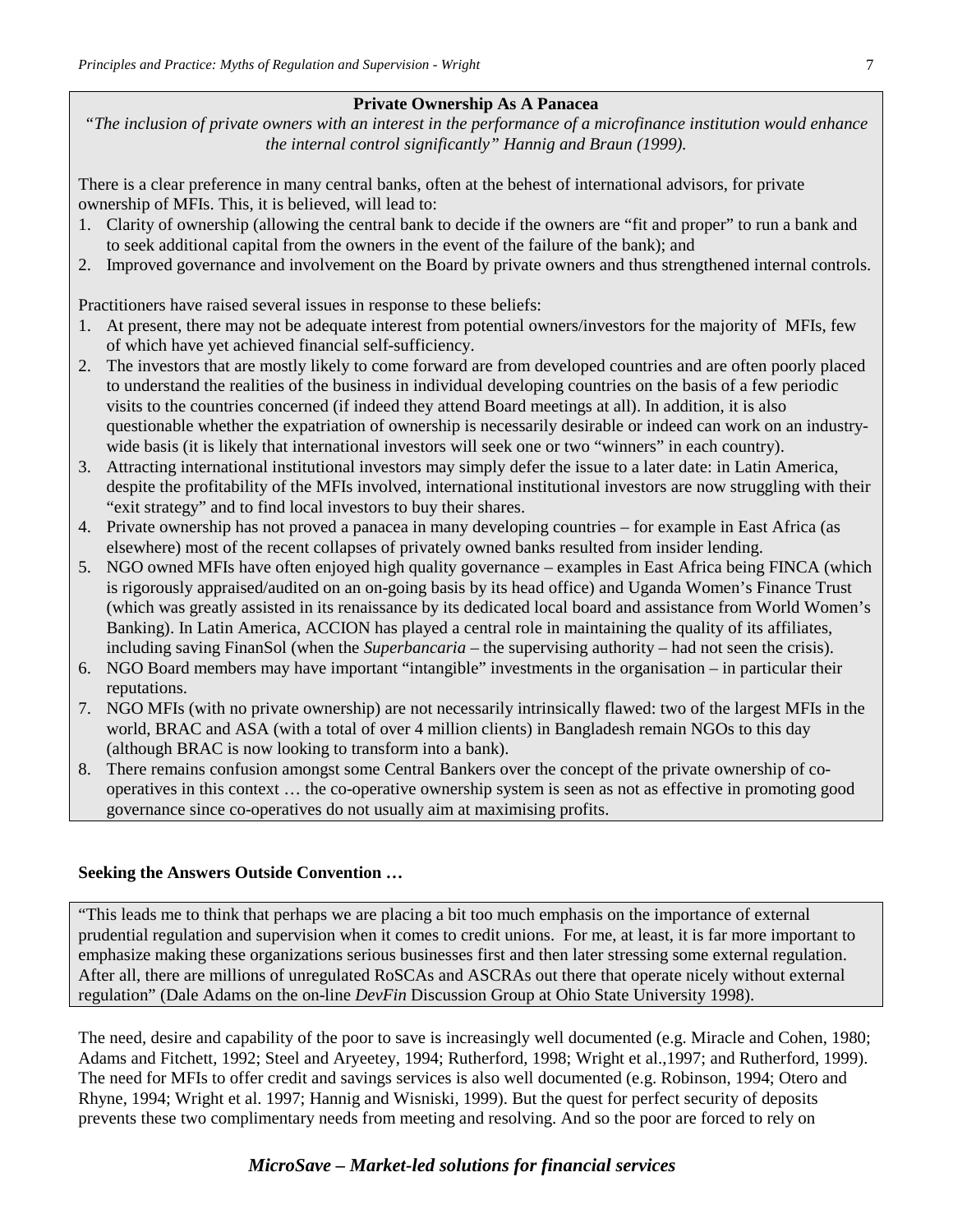(unregulated) cost-ineffective, often insecure and unreliable, systems to save. These include roving savings collectors who often charge 3% a month to provide the service; livestock that must be fed, housed and protected from illness; jewellery and hidden stores of money held in the home that must be secreted from thieves and marauding family members; and RoSCAs that provide an efficient but inflexible and limited savings mechanism.

#### **Informal Self Regulation: RoSCAs and Other Savings Clubs**

The informal sector is, by definition unregulated ... at least in the formal sense. However, it is important and possibly even instructive, to note that RoSCAs and many other types of savings clubs (for example Christmas clubs) have a built-in and extremely efficient system of self-regulation. These savings and loans systems are timebound and self-liquidating. That is to say that people (usually informally) contract to participate in the association or club for a specified cycle, and on completion of that cycle they are free to join the next cycle or to opt out. Successful, well-managed RoSCAs and savings clubs generally continue and start a follow-on cycle, but members are unlikely to re-join poorly-managed associations and clubs, and particularly not those from which they did not recover their savings.

Perhaps the time is to learn from the anarchy of benign neglect in Bangladesh where hundreds of unregulated and unsupervised NGOs are offering savings services with impunity. In this environment many poor people have lost their savings either to incompetence or fraud (as they have in many regulated and supervised environments) … but they still keep looking for safe MFIs, which will offer them savings services. Now the poor of Bangladesh are increasingly coming to recognise MFIs which have been operating in the area for a long time, or who are well known in the country, and are entrusting their savings to these institutions in preference to the small lesser known NGOs. The market, information exchange and brand recognition are working … as in the informal market, the clients are conducting their own supervision!

#### **One Alternative: A Savings Guarantee Foundation**

In the light of the Bangladesh Bank's enlightened reticence to get involved in supervising MFIs, Henry Jackelen has suggested an innovative approach. He proposes a "Savings Guarantee Foundation" with the central purpose of to certify organisations and provide financial backing to guarantee client deposits. To obtain this guarantee organisations would pass through an intrusive review of their operations and would also have to be continually monitored. Certified organisations would be required to pay an insurance premium for this service. Two basic types of guarantees would be provided: i) certifying that NGOs place the amounts raised from clients in identifiable accounts in banks and are not used for on lending and ii) for NGOs deemed to have appropriate capacity--certifying that financial condition, lending policies, procedures and management are of a quality acceptable to use member savings in on-lending activities.

In the absence of a deposit guarantee scheme covering their savings, there should be at least two additional requirements to ensure that clients are fully aware of risk they are facing while minimising that risk. Firstly the MFI must be required to "declare the risk", to inform its clients, with clarity and regularity, that their savings are not secured by government guarantee and that the security of their deposits depends on the strength of the institution: its governance, management and the quality of its loan portfolio. These are issues over which, particularly in the case of user-owned and managed organisations, clients have some degree of control. Indeed, in their review of six MFIs of 19<sup>th</sup> century Europe, Hollis and Sweetman, (1998) argue that "MO [microcredit organisations] with depositors benefited from having interested parties overseeing their operations and withdrawing their deposits when problems began to emerge. Depositors provided information on, and monitored, borrowers, and performed administrative tasks in some instances" [p.1888]. Secondly, accounting companies need to be trained to audit MFIs and their systems, to review their ownership and governance structures, and to verify the MFIs' compliance with the basic CAMEL requirements. These accounting companies could then be required by law to report on the individual MFIs' compliance with the CAMEL standards to an MFI apex organisation responsible for co-ordinating and overseeing MFIs' activities. Working together with the member MFIs, this apex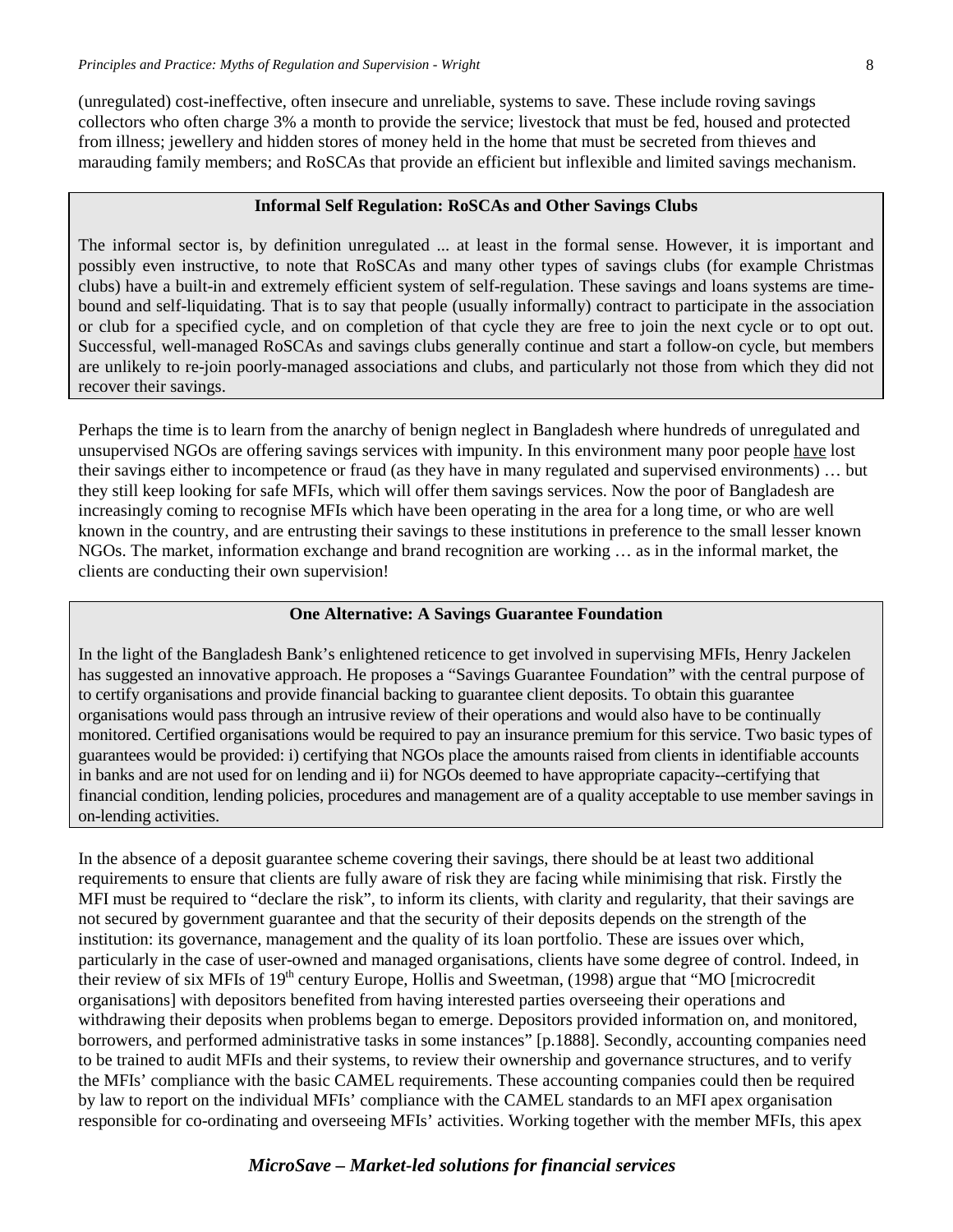authority could then publicise MFIs' annual compliance/non-compliance in a very simplified format (perhaps with a system of zero-five star accreditation plaques) – not only at a national level, but also at a local level in the areas where the individual MFIs are working.

#### **Another Alternative: Guatemala Credit Union Rating Agency**

The Guatemala Credit Union movement is working with the World Council of Credit Unions (WOCCU) and the Consultative Group to Assist the Poorest to develop a private organisation to act as a rating or certification agency. This agency will train, qualify and monitor auditors to review participating Credit Unions (who will pay for the service *but have no control over it*) to ensure that they comply with standards based on the existing PEARLS system (WOCCU's equivalent of the CAMEL system). In addition, the agency will maintain a watch list of Credit Unions showing signs of problems and will expect the management of these Credit Unions to prepare and negotiate remedial action plans. Credit Unions who pass certification will be permitted to display the agency's logo of certification (which will be heavily marketed as part of the system). Credit Unions who fail to maintain the standards will have their certification and the right to display the logo withdrawn.

This type of system would not be perfect, but nor would any. This type of system would not ensure that no poor people lose their savings, but the system recognises that central banks have neither the capacity nor, as often as not, the will to supervise MFIs. That recognition might just allow the microfinance industry to wake from its dream of finding the perfect system of regulation and supervision, and the resulting inertia<sup>[7](#page-9-0)</sup>. For it is this inertia that is, on balance, more likely to hurt the poor, by depriving them of relatively low-risk savings services and offering only loans that put them into debt. In the long run this inertia will also hurt the MFIs since they lose the opportunity to provide high-quality financial services to their clients and to raise capital by doing so. As Hollis and Sweetman (1998) observe, "depositor-based MOs [microcredit organisations] tend to last longer and serve *many* more borrowers than MOs financed by donations or government loans" [p1888].

## **Yet Another Alternative: Market-Driven Deposit Insurance**

Those in quest of a system that does indeed provide deposit insurance for the poor might be attracted by J.D. Von Pishke's proposal (based on a decade of work by Bert Ely). Von Pishke (forthcoming) proposes a system that requires:

- 1. that all deposits to be insured
- 2. that any suitably insured institution be allowed offer deposit services
- 3. that the insurer must be a bank doing business in the country concerned
- 4. that the insurer have extensive reinsurance
- 5. that some of the reinsurance be off-shore and in hard currency
- 6. the role of the state is to define the minimum acceptable insurance contract, to ensure that the parties concerned have the capacity to undertake the obligations, and to ascertain that the parties have appropriate legal standing for enforcement against them.

This market driven insurance scheme is expected to result in a variety of contracts, market-based premiums reflecting insurers' views of risk, and a dispersion of risk. And private insurance would concentrate more on leading indicators (policies, standards and systems) and less on traditional lagging indicators (reviewing financial statements and returns and concluding "My God! They're broke. Let's close 'em").

For many MFIs another option may be more appropriate, and it is one that may well also appeal to enlightened regulators. Under this approach MFIs can provide savings services to their clients but must place the deposits mobilised in designated accounts in supervised commercial banks – the MFIs are not permitted to intermediate them into loans. This approach has several advantages: firstly it allows MFIs truly committed to providing their

<span id="page-9-0"></span> $^7$  An inertia that is often manifested in principle-based, super-prudential norms being imposed on MFIs seeking to offer savings services ... thus prohibiting most from doing so and – thus driving clients into the high-risk informal sector.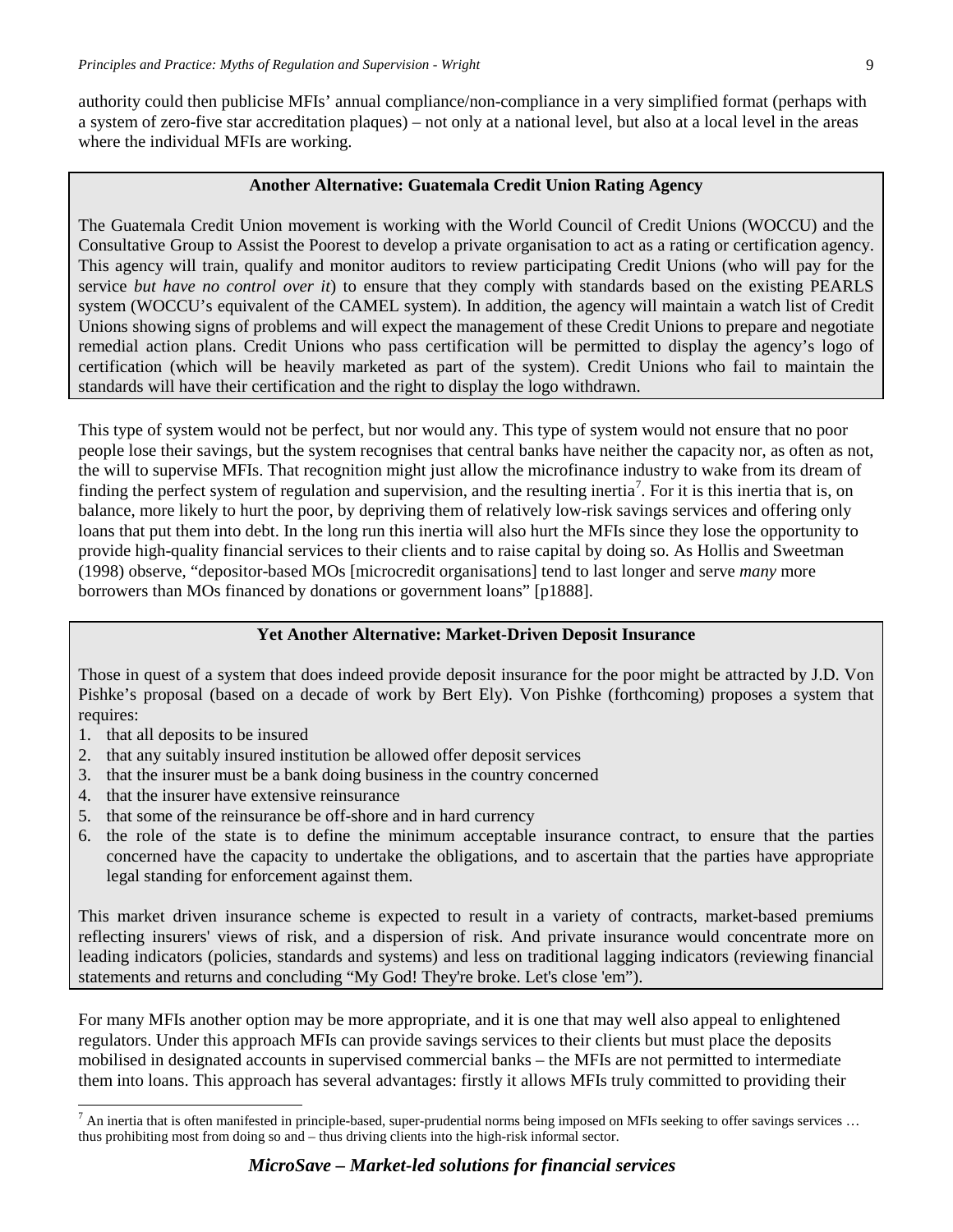clients savings services (and not just looking for additional loan capital funds) to do so at relatively low risk. Secondly, it allows those MFIs to gain some experience of the complexity of delivering savings services. Thirdly, it provides a relatively straightforward opportunity for the authorities to supervise these deposits while beginning to get to know the MFI involved … perhaps in preparation for it achieving status that allows it to conduct full scale intermediation.

There is another sector of the market that is even more difficult to supervise – that of small user owned and managed organisations. These organisations are often the only way of serving remote rural areas outside the informal sector, and cannot just be legislated away by risk-averse central banks. Saving in the informal sector is very risky indeed – probably relatively more so than many high risk, community-based, semi formal institutions (see Appendix 1 for a case study of the types of issues facing poor people forced to resort to informal sector saving mechanisms and also Wright and Mutesasira *forthcoming*). Attempts to reduce risk to members' deposits held by small user owned and managed organisations will probably have to depend on a combination of:

- declaration of risk (and the fact that members' savings are not covered by a deposit guarantee scheme);
- requirements that officers have undergone some basic training; and
- some basic, simple and clear reporting requirements.

The declaration of risk has been discussed above. Options for operationalising some form of required training for officers<sup>[8](#page-10-0)</sup> by trainers (ideally certified by an appropriate agency) have not been adequately explored but are worthy of consideration<sup>[9](#page-10-1)</sup>. In this context options for regular "refresher training" must also be considered.

The reporting requirements should encompass regular (say quarterly) simplified financial statements that must be presented to the members at general meetings and posted on the main public notice board of the financial institution. These simple financial statements/accounts must be explained to the members, and some form of member education programme might be needed to assist them in understanding these statements and their implications for the institution. In addition, (certainly for the larger user-owned and managed organisations), annual accounts should be audited by reputable (ideally certified by some appropriate agency) accountants.

<span id="page-10-0"></span><sup>&</sup>lt;sup>8</sup> As a minimum in 1) basic book-keeping, 2) basic business planning, 3) basic loan portfolio management and 4) transparency and accountability

<span id="page-10-1"></span><sup>9</sup> In Indonesia, a diploma for the managers of "People's Credit Banks" (BPRs) is envisaged as part of the "fit and proper test" for future managers.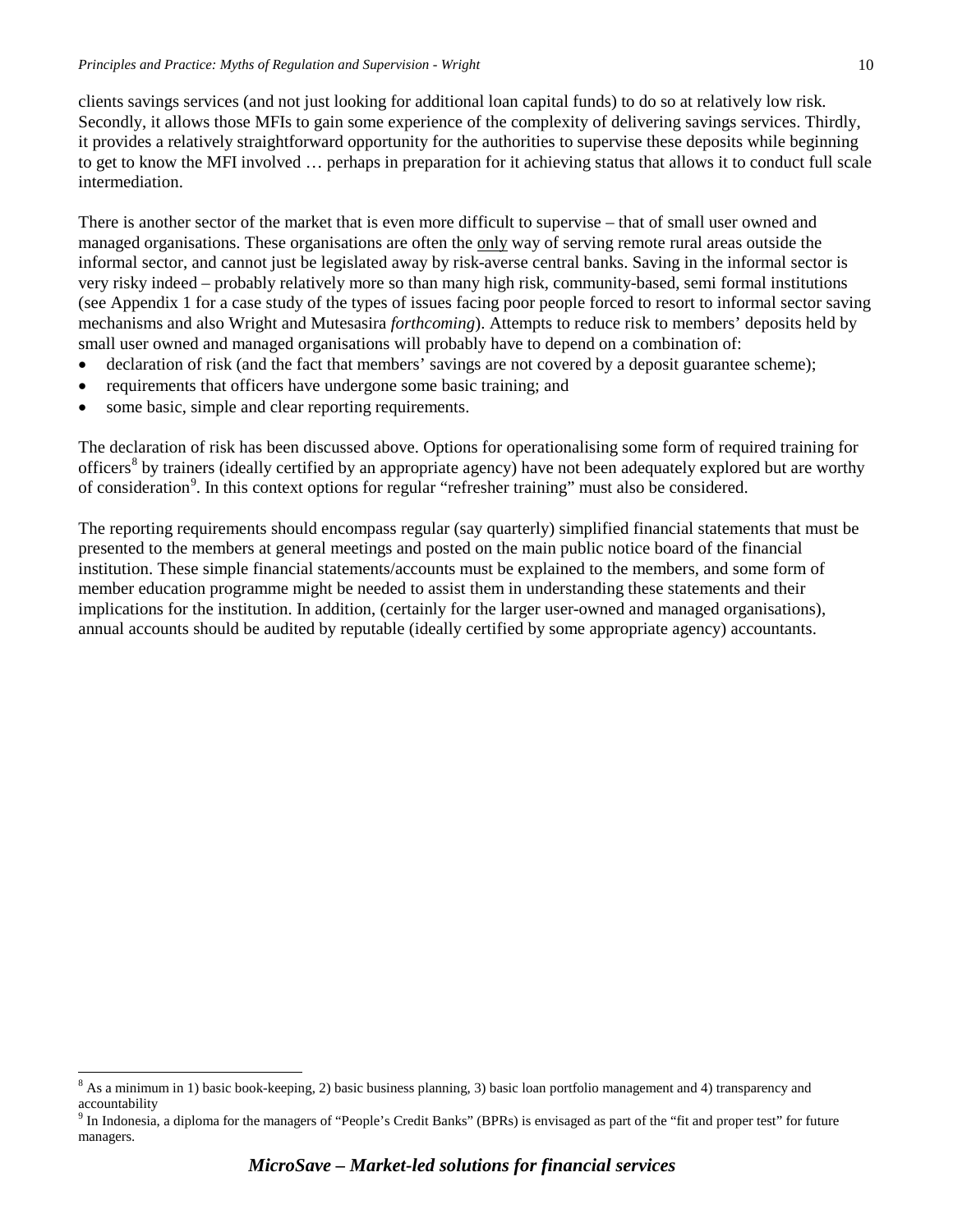## **And Another: A Voluntary Register**

Stuart Rutherford has proposed an ingenious scheme for helping the poor better assess the risks they face as they choose to entrust their precious savings to MFIs. The scheme centres round a voluntary register, backed by rule of law. It would work like this:

- 1. An institution would open a register of MFIs wishing to mobilise deposits. However, the institution would have absolutely no say in whether or not any particular MFI is allowed to register, and absolutely no say whatsoever in what the MFIs chooses to write in its registration document.
- 2. In the registration document the MFI will give details about itself. Its name, its address, the names of its owners and of its backers, its area of operation, and its resources, its financial products, and so on.
- 3. It will also have to state on what basis aggrieved parties could make a case against the MFI in the eventuality that it failed to honour deposits that it had accepted. For example, it might give the name and address of some immovable property that it would be willing to be confiscated.
- 4. The MFI would then be obliged to hand out a copy of its registration document, in easy local language, to every single one of its clients. It would also be obliged to distribute copies of the document to any member of the general public who wanted one. There would also be copies displayed at the local government offices.
- 5. In this way, clients would be able to compare one MFI with another, and to estimate the balance of risk and benefit represented by 'their' MFI. Unregistered MFIs would, it is hoped, lose business.

As Rutherford notes, to be effective and useful, the voluntary register must be *accurate, up-to-date, simple, clear,* and *accessible.*

Approaches offering accreditation plaques/certificates or a voluntary register could further empower poor people with some basic information on which to make their own decisions – on whether, where and how to save, and with a chance of understanding the associated risk. They are then in a position to evaluate the risks and compare them with those that imperil savings held in the home.

Finally, it is worth noting that the argument that savings services that are not backed by deposit guarantees and central bank supervision are dangerous for the poor and therefore should be discouraged is akin to arguing that cars are dangerous and therefore should be banned. We are all willing to take risks when we believe that the potential benefits make the risk-taking worthwhile – this is a decision that the poor need to be allowed to make for themselves.

# **Conclusion**

*"Savings are important to all of us - more important than loans. Before I used to try to save a few paisa in the house, but we always spent it - a guest came, the children begged for an ice-cream, or something else important came up - the money always went. Then when you really needed the money you had saved it was not there. We need a secure place to put savings - somewhere outside the house, but where we can get access to them quickly when emergency strikes."* Morsheda Ahktar, BURO,Tangail member in Bangladesh.

MFIs can indeed be usefully analysed on the basis of their liability structures, but considerations of their ownership and governance structures and their management systems are of central importance, as are carefully consideration of the nature of the savings services they provide.

A tiered approach is necessary, one that provides opportunities and incentives for MFIs to learn, grow and graduate between tiers. The incentive to graduate between tiers would be contingent on the prestige and reputation for security of deposits associated with each tier. Those MFIs seeking to access the government-backed deposit guarantee scheme (and to market their savings products as secured in this way) will probably of necessity be required to submit to central bank determined prudential norms and supervision. These MFIs are likely to be the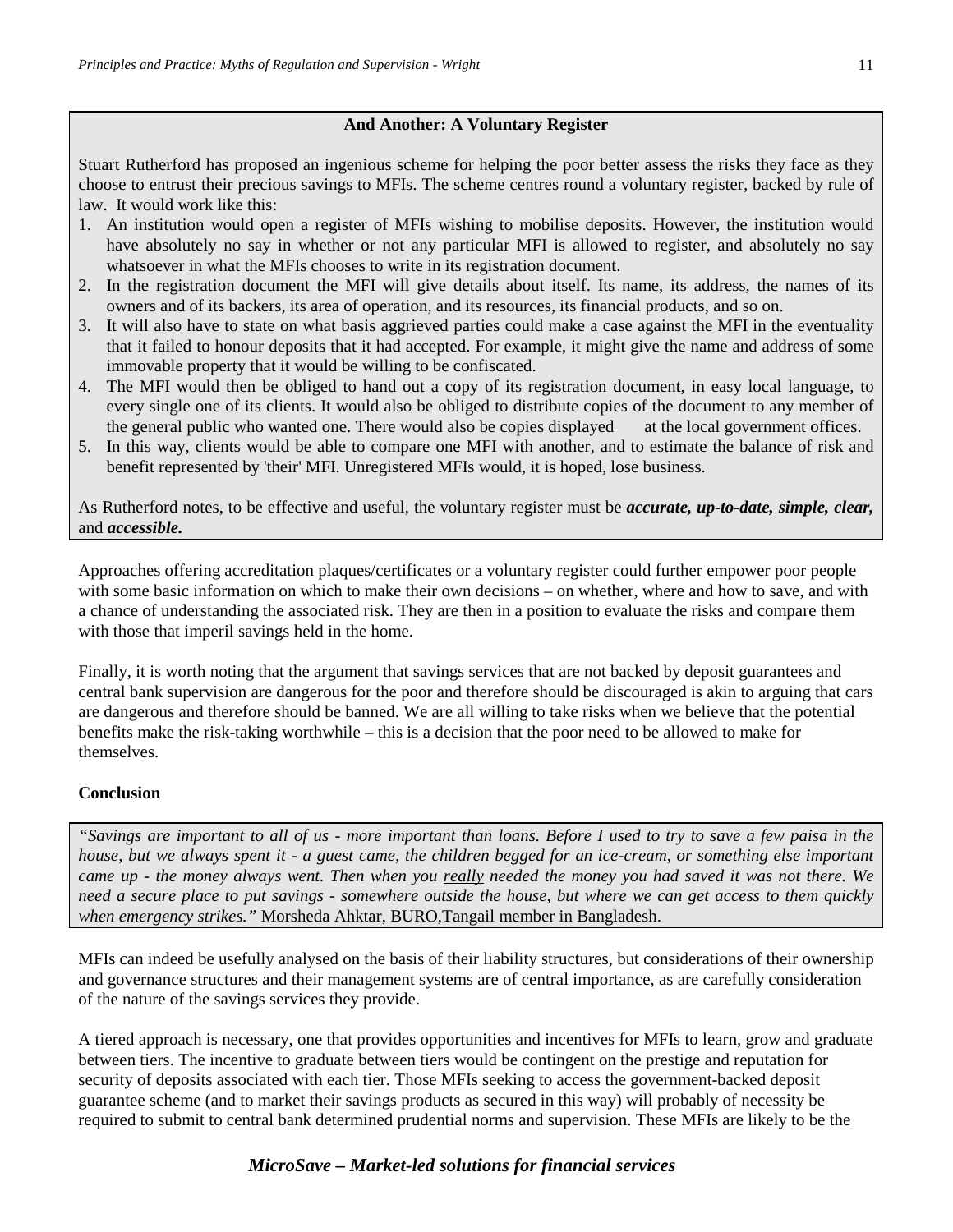largest operators in the market, but will be a minority of all the many MFIs operating … and thus should be manageable in number for over-stretched central bank supervision departments.

To date few MicroFinance gurus have given serious thought to how best to improve the security of poor people's deposits held in smaller MFIs – most seek to simply prohibit these MFIs from providing savings services at all. This ignores the needs and demands of the MFIs' clients. Furthermore, particularly in remote rural areas, community-based, user-owned and managed systems are likely to be the only sustainable way of delivering financial services to the poor living there.

In view of the highly risky nature of saving in the informal sector it is probably necessary to think more about helping clients understand the relative risk of saving in these institutions, and to improve internal supervision (accounting systems, internal control, governance, transparency etc.) than in terms of external supervision $^{10}$  $^{10}$  $^{10}$ .

## **Concluding Suggestion: A Mixture** (A Personal View)

Although apparently complex, I believe that probably about six tiers are necessary – only one of which involves the central bank. These are as follows:

Gold Standard MFIs: Supervised by the central bank, covered by the government deposit guarantee scheme and encouraged to market their services as such.

**Premium MFIs** (possibly including larger user owned and managed organisations): Supervised by a rating agency, possibly covered by a pooled deposit guarantee scheme, and marketed as such.

**Ordinary Savings and Credit MFIs:** Offering loans (from equity or borrowed capital) and savings services under which deposits mobilised are taken and deposited in a formal sector bank that is subject to supervision by the central bank. Ordinary Savings and Credit MFIs would not be permitted to intermediate the savings they mobilise into loans.

**Ordinary Credit-Only MFIs**: Offering only loans, and depositing compulsory savings/loan insurance funds generated by the lending methodology in a formal sector bank that is subject to supervision by the central bank.

**Larger User Owned and Managed MFIs**: Required declaration of risk, training of officers by certified trainers, required reporting and subject to annual audit/CAMEL assessment by certified auditors. Simplified formats of the auditors reports would then be reviewed by the MFIs' members at their annual general meetings. In addition the auditors' reports could be reviewed by an umbrella organisation that could periodically publish very simple tables of performance indicators for these larger user owned and managed MFIs in national/local newspapers.

**Smaller User Owned and Managed MFIs:** Required declaration of risk, training of officers by certified trainers, required reporting and subject to annual audit by certified auditors. Simplified formats of the auditors reports would then be reviewed by the MFIs' members at their annual general meetings.

Whichever system, or combination of systems is used, it is clearly time to embrace pragmatism over principle and practice over theory. It is time to wake from the dream that prefect prudential norms will safeguard people's savings … the poor demand that we do.

<span id="page-12-0"></span> $10$  There is almost no example in the world of a Co-operative Development Agency/Department that has managed to supervise co-operatives effectively.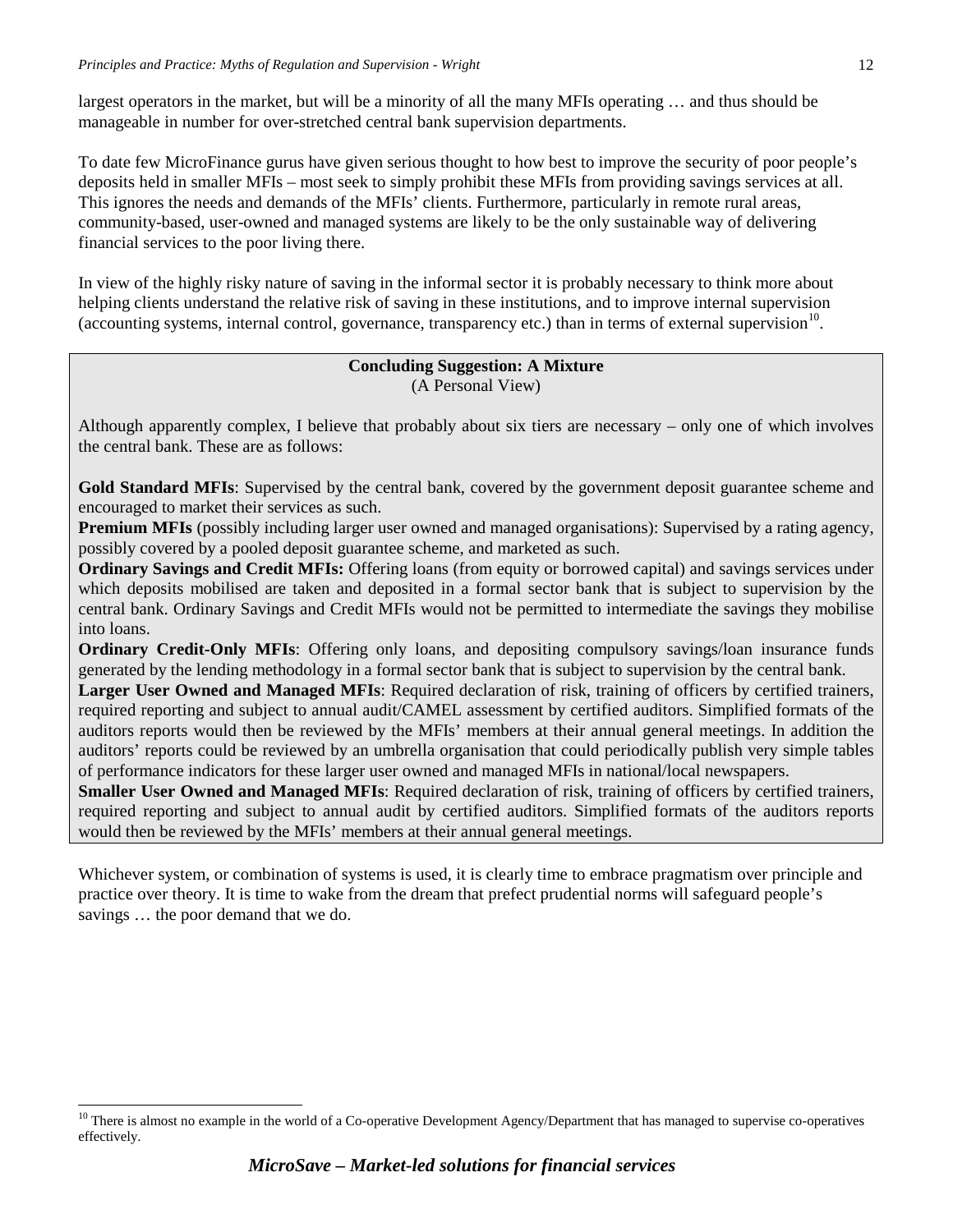#### **References**

**Adams**, Dale W., "The Decline in Debt Directing: An Unfinished Agenda", *mimeo*, USA, September, 1998. **Adams**, Dale W. and Fitchett, D, "Informal Finance in Low-Income Countries", *Westview Press, Boulder, Colorado*, 1992.

**Carpenter**, Janney, "Bangladesh" in "Regulation and Supervision Case Studies", *Manuscript*, 1997. **Christen,** Robert Peck and Richard Rosenberg, "The Rush to Regulate: Legal Frameworks for Microfinance" *draft mimeo for CGAP,* 1999.

**Hannig**, Alfred and Sylvia Wisniski, "Mobilizing The Savings Of The Poor Experience From Seven Deposit-Taking Institutions", *mimeo, GTZ,* Eschborn, January 1999.

**Hannig,** A. and G. Braun, "Regulation and Supervision of Microfinance Business: Critical Issues and Conceptual Framework", mimeo prepared for the GTZ Seminar on "How to Regulate and Supervise Microfinance", 1999. **Hollis,** Aidan and Arthur Sweetman, "Microcredit: What Can We Learn From the Past ?", *World Development, Vol. 26, No. 10 pp 1875-1889,* UK, 1998.

**Miracle**, Marvin P., Diane S. Miracle and Laurie Cohen, "Informal Savings Mobilization in Africa", *Economic Development and Cultural Change, 28*, 1980.

**Otero,** Maria, and Elizabeth Rhyne, "The New World of Microenterprise Finance"*, Kumarian Press*, West Hartford, 1994, and *Intermediate Technology Publications*, London, 1994

**Robinson**, M. "Savings Mobilization and Microenterprise Finance: The Indonesian Experience", in Otero, Maria, and Elizabeth Rhyne, "The New World of Microenterprise Finance"*, Kumarian Press*, West Hartford, 1994, and *Intermediate Technology Publications*, London, 1994.

**Rock**, Rachel, M. Otero, S. Saltzman, "Principles and Practices of Microfinance Governance", *ACCION International,* Washington, August 1998.

**Rutherford**, Stuart, "The Savings of the Poor: Improving Financial Services in Bangladesh", *Journal of International Development Vol. 10, No.1,1-15* , UK, 1998.

**Rutherford**, Stuart, "The Poor and Their Money – An Essay About Financial Services for Poor People", *IDPM*, Manchester, UK, 1999.

**Steel**, W. F. and E. Aryeetey "Informal Savings Collectors in Ghana: Can They Intermediate?" *Finance and Development.,* March 1994.

**Van Greuning**, Hennie, Joselito Gallardo and Bikki Randhawa, "A Framework for the Regulation of Microfinance Institutions", *mimeo The World Bank,* Washington, December 1998.

**Wright**, Graham A. N., M. Hossain and S. Rutherford, "Savings: Flexible Financial Services for the Poor (and not just the Implementing Organization)" in "Who Needs Credit ? Poverty and Finance in Bangladesh" (eds.) G.D. Wood and I. Sharif, *University Press Limited*, Dhaka, 1997, and *Zed Books*, UK, 1997.

**Wright**, Graham A. N. and Mutesasira, L., "It's Expensive to be Poor: Losses Suffered by People Saving in the Informal Sector", *forthcoming*.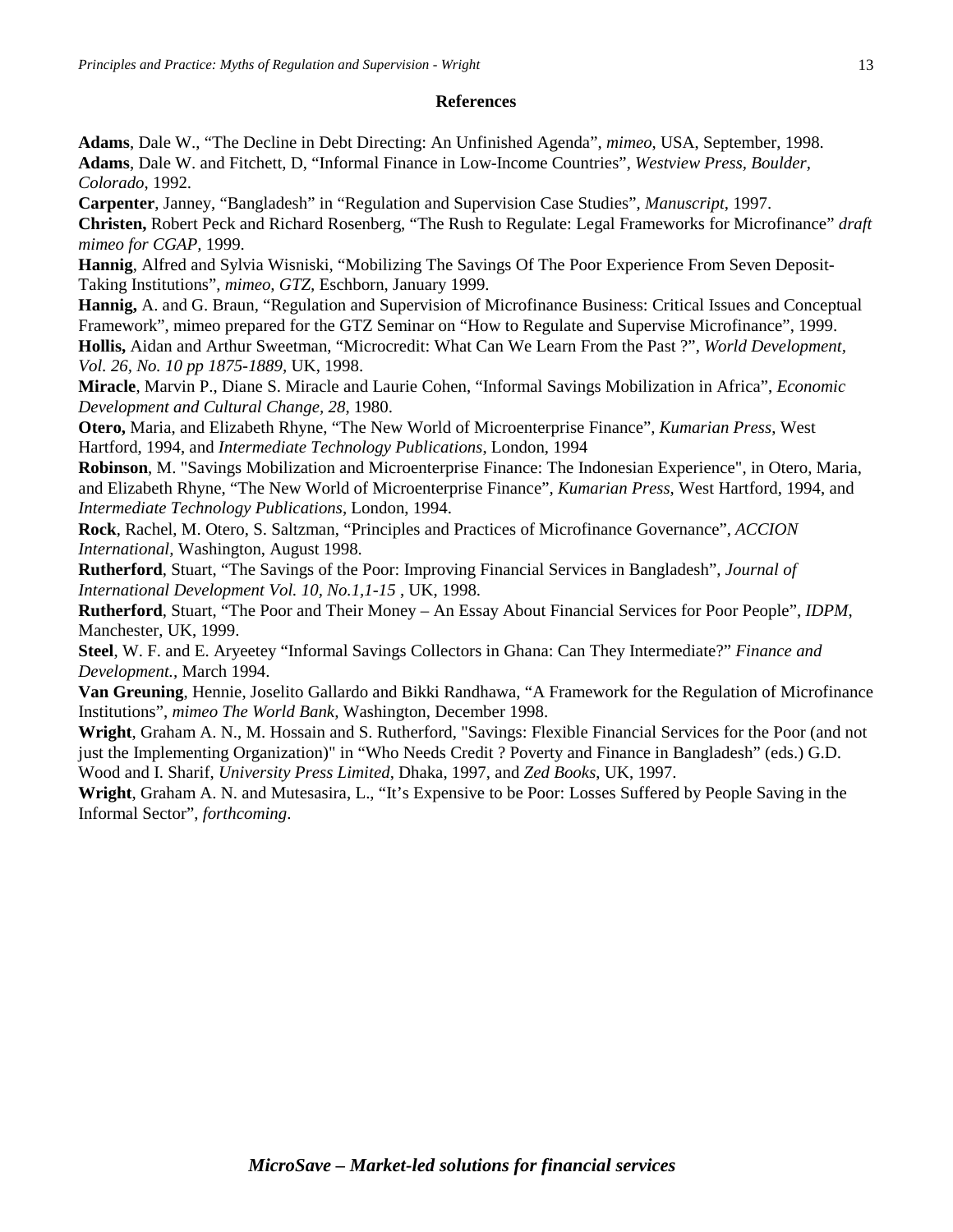## **Appendix 1 Relative Risk in Mount Elgon**

Like most people in remote rural Uganda, the people of the villages on the foothills of Mount Elgon had (and indeed still have) no access to a formal sector bank. Prior to 1998, they saved whatever they could in kind, cash hidden in the home or through "merry-go-rounds" (Rotating Savings and Credit Associations). But all of these presented risks to the people involved. But such was the demand for financial services that poor people even saved through unregistered and fraudulent schemes such as "Bangoma" which took Ush. 20,000 from prospective clients and then disappeared. Such schemes thrive in circumstances where poor people have no other option.

#### **Savings In Kind**

Savings in kind are subject to loss through fluctuations in commodity prices, theft, insects, illness etc. *Coffee*: Saving by hoarding coffee is one of the most common forms of saving in kind, but has been characterised by high losses in recent years as the price has fallen from Ush. 3,000 per kilo in 1997 to Ush. 1,500 per kilo last year and Ush. 1,000 per kilo this year. In addition, going down to the lowlands to sell the coffee was a perilous business: bandits marked who was going to sell coffee and awaited their cash-laden return. As many as two people were killed every month by bandits lying in ambush on the cliff road up to Kamu.

*Maize:* For example, last year the people who had been saving by hoarding maize also lost out as the bumper harvest in Busoga flooded the market and depressed the prices to below those at harvest time in Elgon. Similar problems beset those trying to save in beans.

*Livestock:* Recently, in addition to the perennial problems of disease and feeding/housing livestock, recent years have seen an upsurge in incidents of livestock being stolen, particularly by the Karamajong.

## **The Chairman's Woes**

The Chairman of Kaselemu told us of his attempts to save in kind – and his losses to insects, commodity price fluctuations and thieves.

"In 1995 I went to Kamanguru, a nearby village, and bought 100 bags of half dried maize packed in bags of 100 kgs each. I transferred the bags to my home and kept them for three months. When the price of maize went up I hurried to Mbale and hired a vehicle to transport the maize to market. However, upon opening the bags, I couldn't believe my eyes: all of the maize had been eaten up by weevils. It was by then too late: not only had I lost my savings, I had also incurred an additional expenditure for hiring the lorry.

In 1996 I did better, but in the 1997 season, I bought beans at Ush. 200 a kilo during the harvest period. Unfortunately there was a bumper harvest of beans in Bulegeni sub county during that season, so I was forced to keep the beans for four months before I sold them again … at Shs. 200 per kilo. This was at a loss to me because the beans had dried out and so there were fewer kilos to sell by then, and I had put in a lot of effort to preserve the beans over those four months.

Last year, I kept coffee against the wall in one of the corners of the house. Whenever I could buy more coffee I would do so and add to the heap of the coffee. After a while I noticed that the volume of coffee was not increasing as I had expected it to; however, this didn't bother me since the room was always locked. After two months, not wanting to repeat the experience with the maize, I decided to take out all the coffee for re-drying. It was then that I realised that someone had made a hole through the mud wall of the house and used to come at night to steal the coffee. When I re-weighed the coffee I found I had lost 270 kilos of coffee valued at over Ush. 350,000.

Now I sell produce immediately and put money in Elgon Village Bank …" As he finished there was a sudden commotion: shouting and people running off brandishing sticks and machetes. "There are two rabid dogs on the loose", the Chairman explained, "They killed four goats last night – one family's entire savings."

#### **Savings At Home**

Keeping savings at home is also an extremely risky option. In addition to all the normal risks of thieves breaking into the house in search of the money, insects eating it and trivial spending prompted by visitors or small-scale celebrations; relatives present a serious risk to savings held at home. Many of the retrenched soldiers received their severance pay packet and tried to keep it at home. Relatives came with pleas, camped outside their houses and